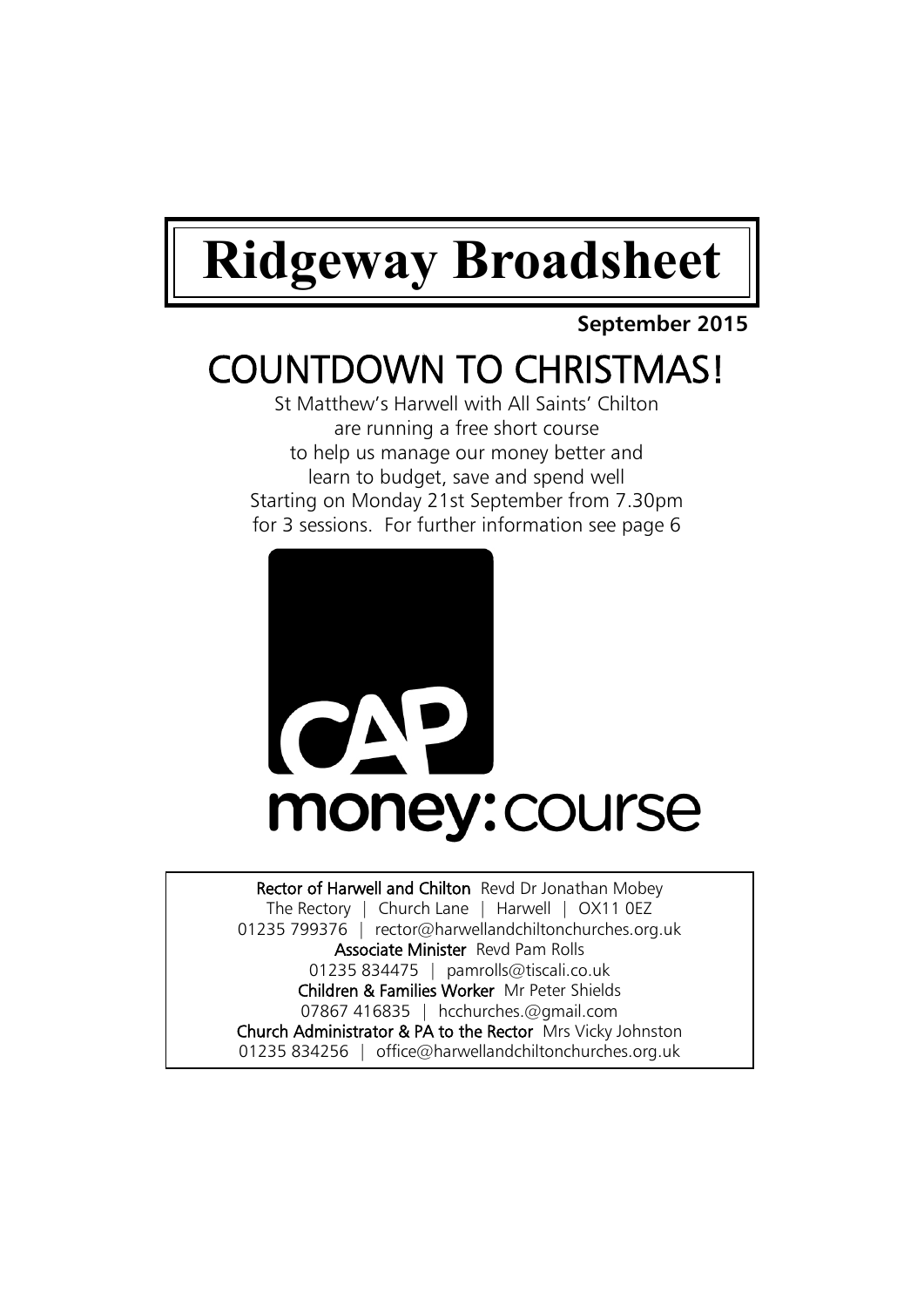#### **C H I L D R E N ' S A N D F A M I L I E S ' W O R K**



for the social, moral, spiritual & cultural development of our children seriously too. It was a privilege to be able to help them in this.

discovered on their quest to the East & West poles on Sunday 6th September at 11am at St Matthew's Church, for a special Polar Explorers All-Age Service.

> Peter Shields Children & Families Worker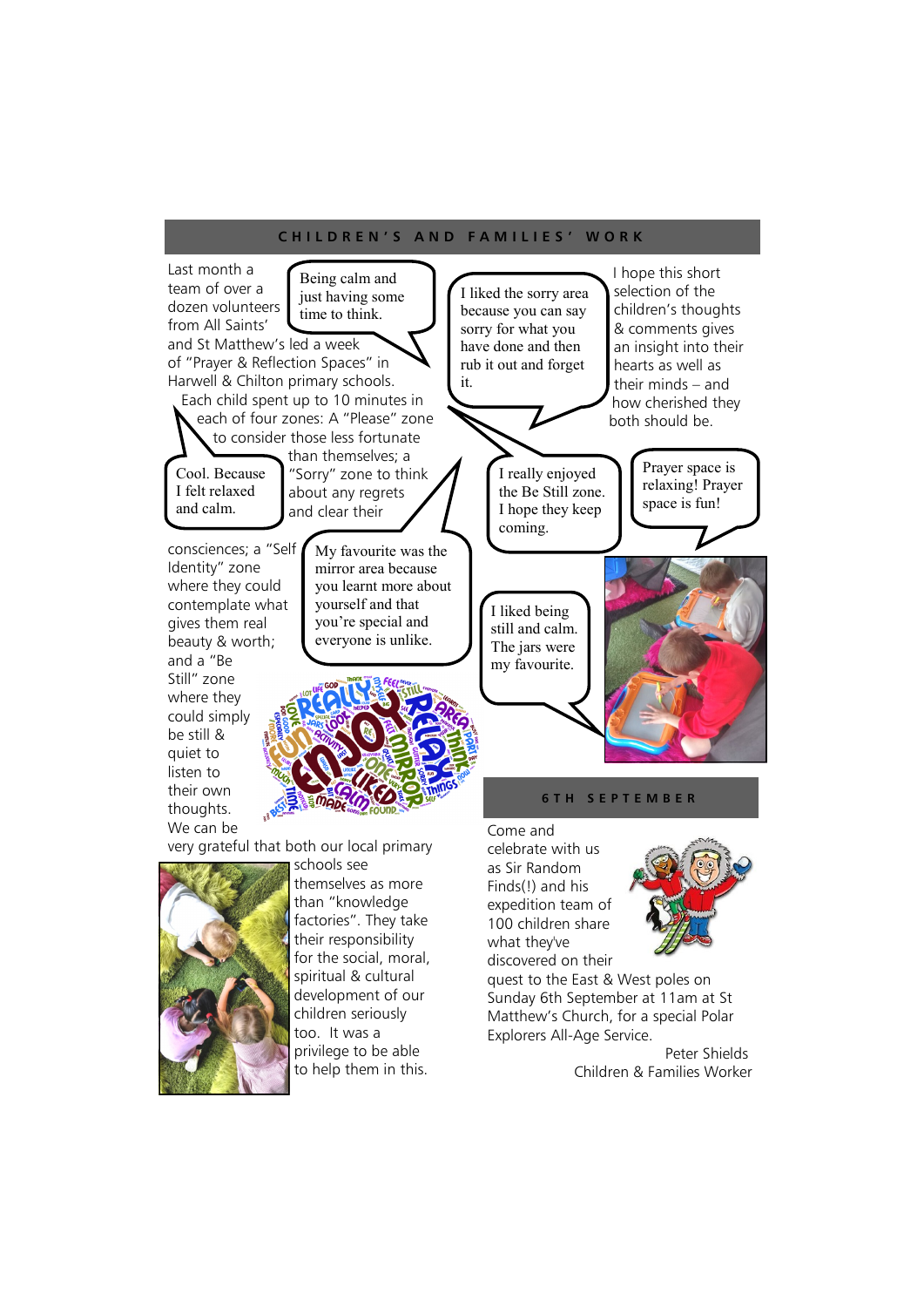#### **P R A Y E R**

Welcome to the September edition of the Ridgeway Broadsheet. There is quite a theme running through this month's issue – the theme of prayer. Do read the report on the recent Prayer Spaces events in our two Schools, found to the left. In this item I'm going to explore, briefly, what prayer is.

You may have childhood memories of praying in school assembly or in church, and it's true to say that children have a

natural inclination to pray. The Prayer Spaces Team from our two churches which worked in our schools back in June witnessed this first hand. Many children are very open to the idea of

communicating with a loving God who cares for their needs. But, maybe, we no longer pray or only offer up a desperate

prayer in a crisis. Perhaps we've moved away from the notion of a loving God with whom we can have a personal relationship, or maybe we've become self-conscious and think that we need to use a special formula or ornate words in order to speak to God.

Whilst there are some beautifully crafted prayers which are lovely to use, we can pray using the simplest words which come straight from the heart.

Prayer is at the centre of our relationship with God and involves us talking to God (praising him, thanking him, saying Sorry to him) but it also involves us **PRAYER** 

listening to him. We can pray anywhere and at any time but, in order for us to cultivate a thriving prayer life it's good to set some time aside regularly when we can be quiet before God. This might be indoors at home, in the garden (even in the shed!), or perhaps whilst out on a walk. I find it uplifting to pray whilst out walking and enjoying the environment in our lovely villages and their surroundings.

> God loves us to talk to him and he loves to answer our prayers. He'd love you to talk to him and he'd love to answer your prayers too.

Sometimes we find ourselves in need of prayer so if you would like to be prayed for, or you'd like prayer for someone else, please write your prayer request in the prayer diary in All Saints' Chilton (the diary can be found on the

heater by the font) or write your prayer request on a card at the back of St Matthew's Harwell and place it in the box there, or contact the Church Office. We promise to join you in your prayer need.

With all good wishes.

Pam

Rev Pam Rolls Associate Minister Harwell with Chilton



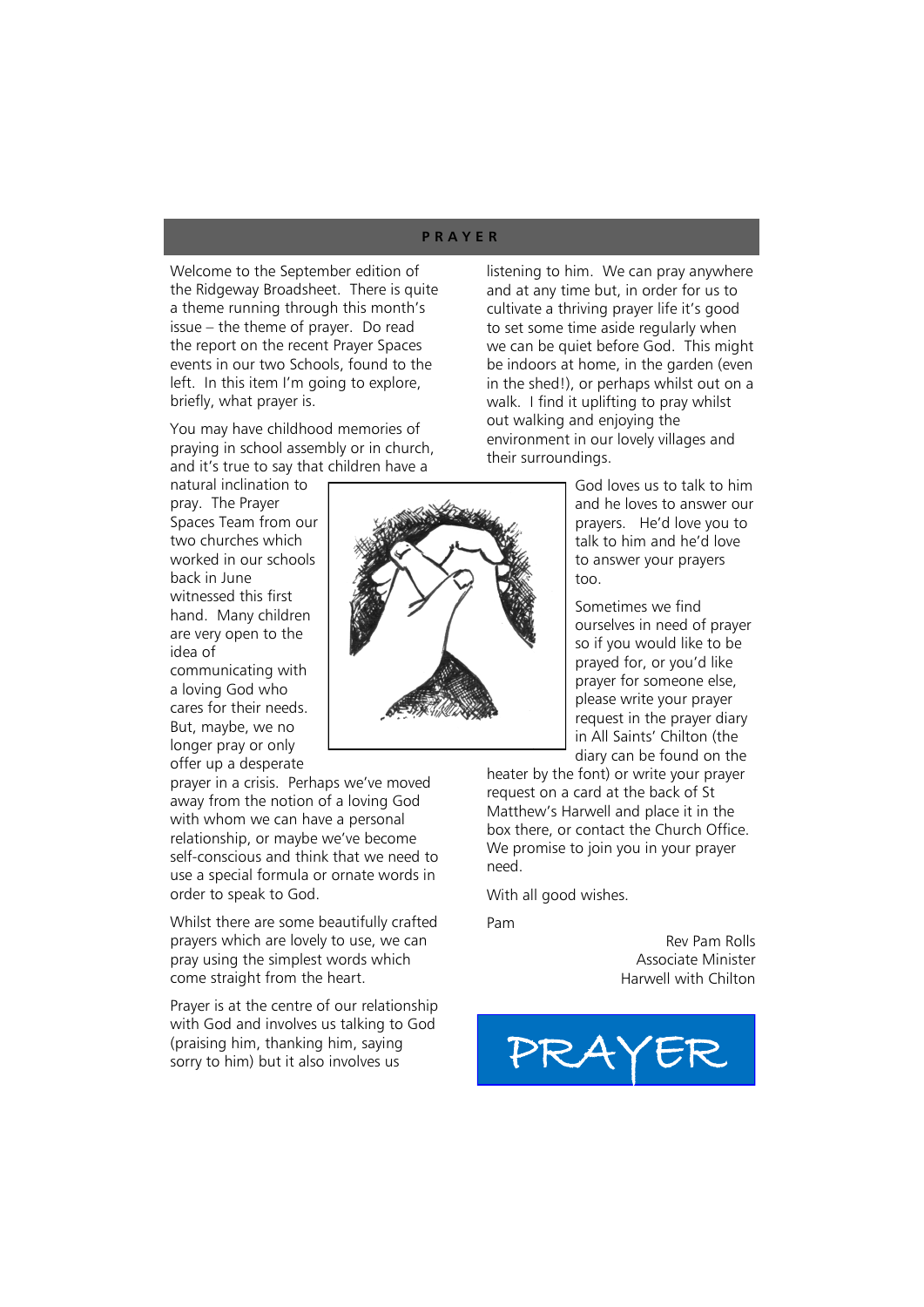WEEKLY EVENTS SEPTEMBER 2015

#### Mondays

9:30-11:30am Fledgelings (during term time) at St Matthew's Church Hall 7:30pm Bell-ringing at All Saints' Church Tower 8.00pm Home Group at 10 Jennings Lane, Harwell

#### **Tuesdays**

8.00pm Home group at various homes in Chilton

#### **Wednesdays**

9:15-11:15am Fledgelings (during term time) at Chilton Field Community Room 10.15am Home group (during term time) at St Matthew's meeting room 1.45pm Home group (during term time) at 15 Elderfield Crescent, Chilton 7.30pm Home group at various homes in Chilton Field 7.30pm Choir Practice at All Saints'

#### **Thursdays**

7.30pm Bell ringing at St Matthew's Church Tower 8.00pm 1st, 2nd & 3rd Home group (term time)

#### Fridays

2.00pm Home group at Cherry Tree Court, Harwell

#### Saturdays

8.30am Prayer meeting both at St Matthew's and All Saints'

#### **Sundays**

Youth Fellowship at St Matthew's meeting room 6:00-7:15pm for those in school years 7-9 7:00-8:15pm for those in school years 10-13

### **O T H E R E V E N T S**

| 5th September 9.30am | Marriage Course, St Matthew's Church Hall                                          |
|----------------------|------------------------------------------------------------------------------------|
| 8th September 7.45pm | All Saints' Women's Group, Yvonne Sanderson on Uganda                              |
| 9th September 8.30pm | Night Prayer at All Saints' Chilton (NOT 2nd Sept as usual)                        |
|                      | 10th September 7.30pm Science & Faith Group, St Matthew's Lounge                   |
|                      | 15th September 10.00am Holy Communion (BCP) at Cherry Tree Court, Harwell          |
|                      | 15th September 7.30pm Harwell Ladies Group, St Matthew's Church Hall               |
|                      | 17th September 2.30pm Evergreens Mr L Walters, Didcot Railway Centre Archivist     |
|                      | 21st September 7.30pm CAP Course, Chilton Field Community Room (see separate item) |
|                      | 24th September 7.30pm Science & Faith Group, St Matthew's Lounge                   |
|                      | 26th September 10.00am All Saints' Art Group, Chilton Village Hall                 |
|                      | 28th September 7.30pm CAP Course, Chilton Field Community Room                     |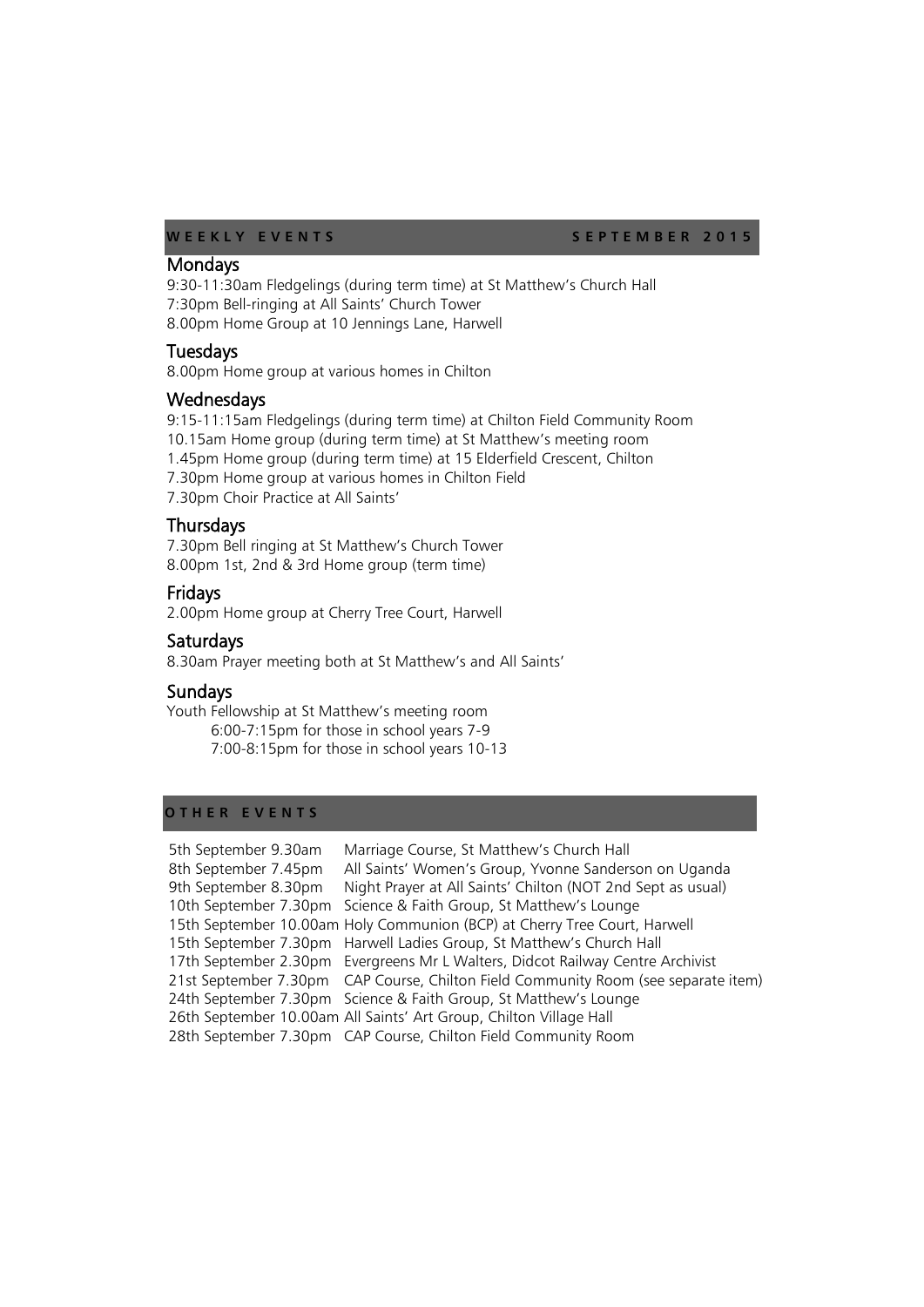#### **SERVICES** SEPTEMBER 2015

| Sundays at All Saints' |                        |
|------------------------|------------------------|
| 6th September          | 9.30am Morning Worship |

| 13th September | 8.00am Holy Communion (BCP) |
|----------------|-----------------------------|
|                | 9.30am Morning Worship      |
| 20th September | 9.30am Holy Communion       |
| 27th September | 8.00am Holy Communion (BCP) |
|                | 9.30am Morning Worship      |

## Sundays at St Matthew's

| 6th September  | 8.00am Holy Communion (BCP) |
|----------------|-----------------------------|
|                | 11.00am All Age Worship     |
|                | 6.15pm Evening Prayer       |
| 13th September | 11.00am Morning Worship     |
|                | 4.30pm 'Hands Free' Worship |
| 20th September | 8.00am Holy Communion (BCP) |
|                | 11.00am Holy Communion      |
|                | 6.15pm Evening Prayer (BCP) |
| 27th September | 11.00am Morning Worship     |
|                | 6.15pm Holy Communion       |
|                |                             |

You are very welcome to join us for any of our meetings. For more information please check our website www.hcchurches.org.uk, telephone 834256 or email office@harwellandchiltonchurches.org.uk.

\*BCP = Book of Common Prayer

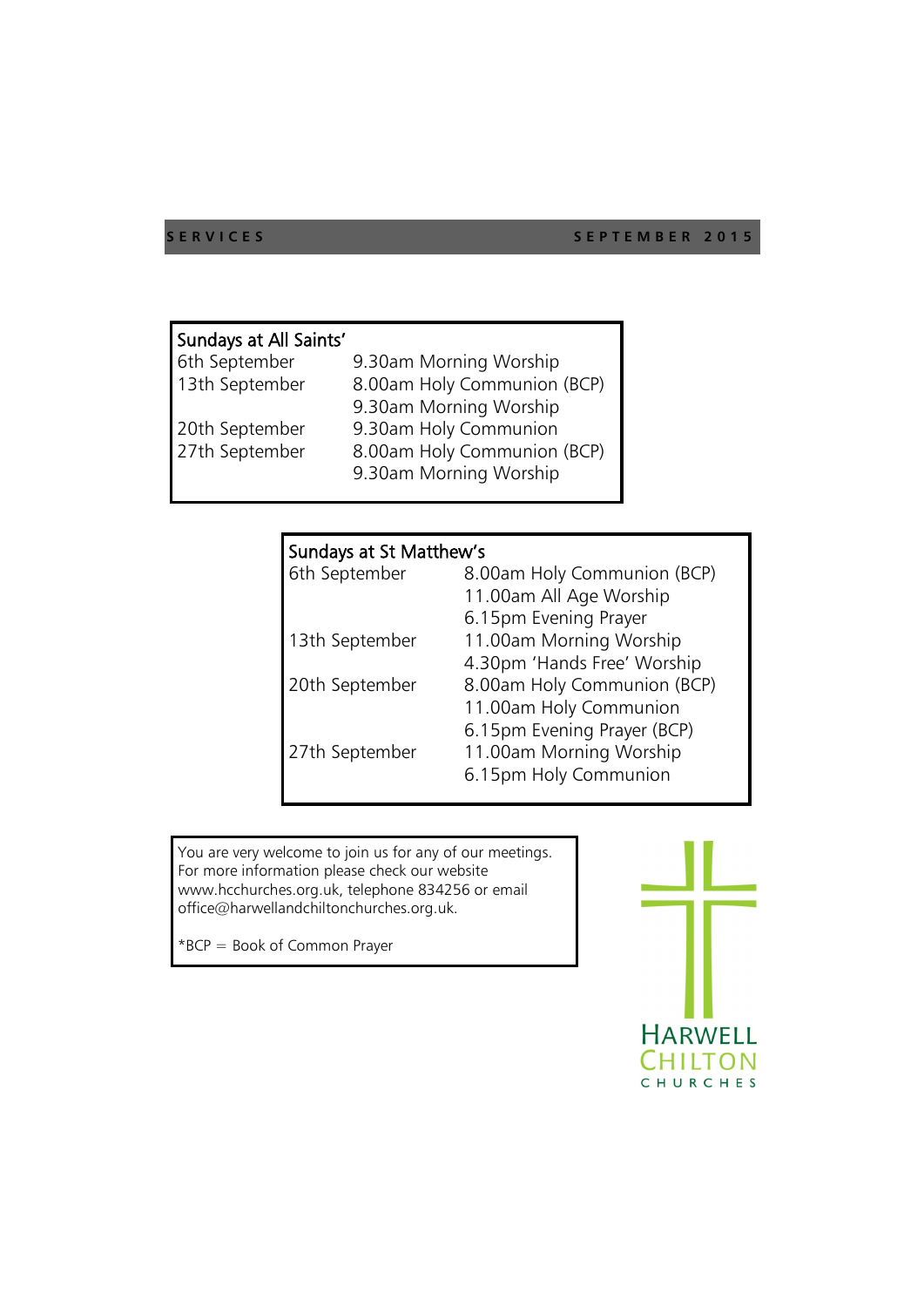#### **C A P C O U R S E**

A debt charity is calling for local people to start preparing for the festive season rather than relying on costly credit this December. Most of us will now have just four paydays to go until the big day and Christians Against Poverty (CAP) want people to set aside something each month to cover the big spend.

Hundreds of churches through the UK are offering free short courses throughout the Autumn, including a team from our churches of Chilton and Harwell who have trained with the charity to help the local community. The CAP Money Course, as it is known, comprises three easy sessions to help set up a household budget and saving.

The team, who will be leading the course, said: "None of us like to think of Christmas when we have only just finished with the Summer holidays. However, our last minute thinking sometimes results in desperate buying in December and this costs us all more in the end. What we're saying is, with just over 100 days to go let's take charge and have the Christmas we can afford, without the stress."

The CAP Money Course now helps more than 10,000 people a year across the UK gain control of their finances with a cashbased system supported by on-line tools. It is available for everyone and is suitable for all ages and situations.

The course will take place at 7.30pm on September 21, 28 and October 12 at Chilton Field Community Room, Horsa Lane, Chilton OX11 0UE. To book your place, put your postcode into www.capmoneycourse.org or email office@harwellandchiltonchurches.org.uk or phone 01235 834256.

#### **A L L S A I N T S ' C H A R I T Y M A R K E T**

This takes place on the second Saturday of each month between 9am and 12 noon in the car park of the Rose and Crown. On SATURDAY SEPTEMBER 12th the stall will be raising funds for Style Acre and in particular the Day Centre T2 in Didcot which supports adults with moderate learning difficulties. There will be unknown treasures amongst the White Elephant, a good range of books, and freshly baked tarts and cakes. This month there will also be jam and pickles, other home produce and plants. We are always grateful to receive items to sell (but not clothes, please). We look forward to seeing you there.

In August we raised £230.20 for Optima, the Oxford Project To Investigate Memory and Ageing and in July we raised £234.05 for the Oxfordshire branch of Crohn's and Colitis. Thank you all for your support.

#### **CHARITY QUIZ SHEETS**

The latest quiz sheet will be available from September 8th and will be in aid of Style Acre. If anyone is able to sell a few sheets priced at £1.25 each please contact Judy on 01235 834503.

#### **A U D R E Y C U M B E R L A N D**

My family would like to express their sincere appreciation for the many messages of condolence and sympathy received from so many friends and acquaintances from near and afar. The Harwell Church congregation and service were just overwhelming and so memorable. Thank you everyone.

Generosity shown towards "Cancer Research UK", the charity chosen by Audrey, was finalised recently with a total contribution of £1,000.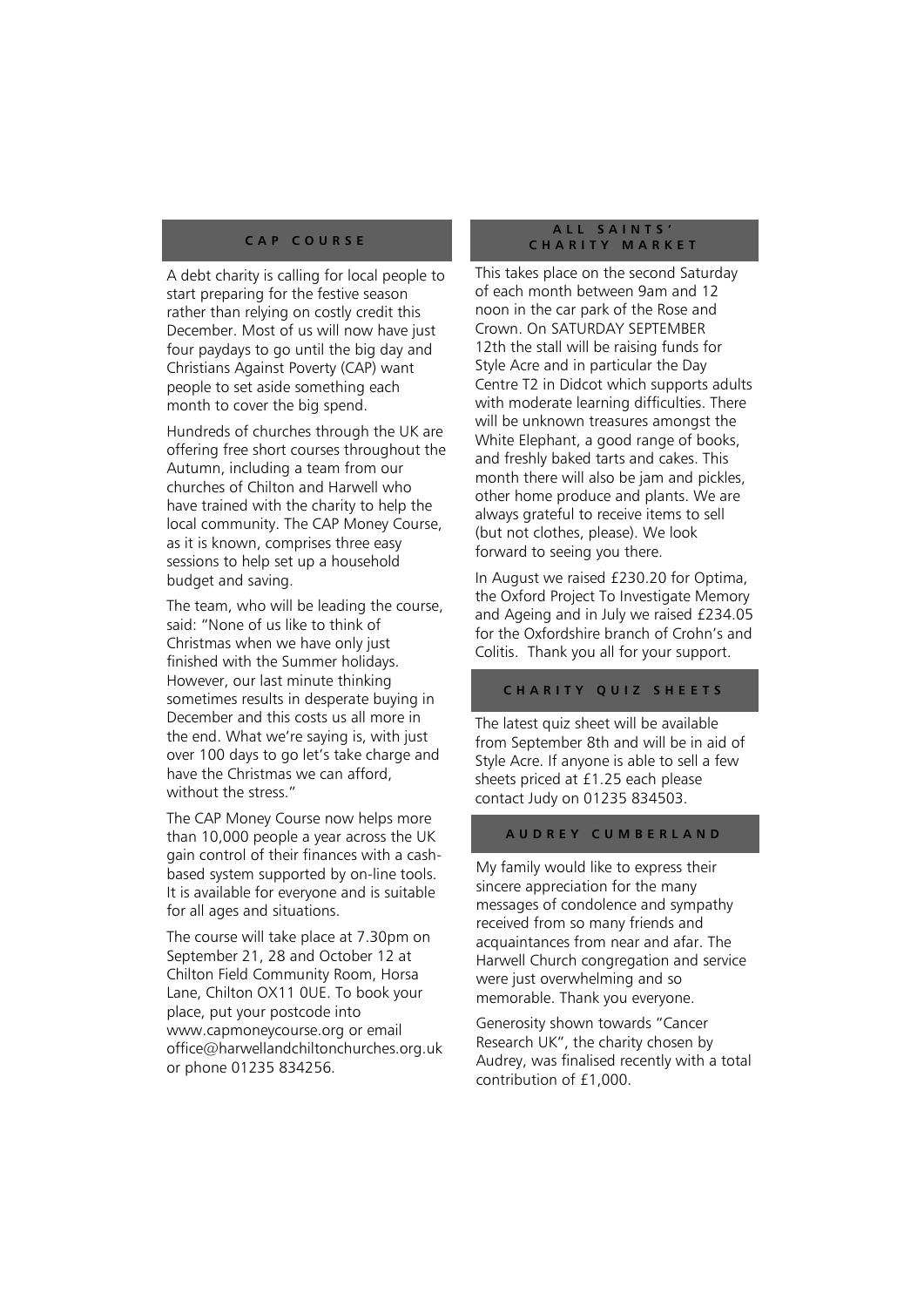#### **F R O M T H E P A R I S H R E G I S T E R S**

#### Baptisms

"Welcome to the Lord's family"

Bodhi Holloway Freddie Birkinshaw Enid Dewhurst Finley Dunsdon

#### **Marriages**

"Those that God has joined together"

Andrew Freeman & Angela Hughes Darren Walker & Hannah Johnson

#### **Funerals**

"He who believes in Me will live"

Fred Simcox Vincent King Anne McLinden David Graham Stanley Chamberlain

#### **R I D E & S T R I D E**

This year the Oxfordshire Historic Ride and Stride is on Saturday 12th September between 10am and 6pm. A county-wide bike ride, horse ride or walk where people are sponsored to check in at as many churches as they can, enjoying refreshments and some of Oxfordshire's most stunning scenery as they go. Money raised will be shared equally between the Oxfordshire Historic Churches Trust which gives grants to churches needing help with restoration or renovation work, and the church of your choice. Please collect a sponsor form, from All Saints' or St Matthew's.

#### **T H A N K Y O U**

Margaret McNiven would like to thank every one for their prayers and thoughts whilst her mum has been in hospital and recovering at home.

#### **S C I E N C E & F A I T H**

Is it possible to be a scientist and a Christian? How can we reconcile the Biblical accounts of creation with modern science? Are we more than atoms and do we have a purpose beyond the propagation of our 'selfish' DNA? Has science buried God? This new discussion group is for anyone interested in exploring the relationship between science and faith and will meet fortnightly on Thursdays 7.30-9pm in St Matthew's meeting room from 10th September. Further information from Jonathan.

#### **G A R D E N I N G C L U B**

September 7th, 7.30pm. Tips For The Produce Show. Comp: Sunflower Bloom/s (grown from seed provided in March) Contact: David on 821615.

#### **D D A Y M E M O R I A L S E R V I C E**

#### D Day Memorial Service at the RAF Harwell Memorial Stone 6<sup>th</sup> June 2015

This year's service was organised by Harwell Branch and Harwell Campus with Harwell and Chilton Churches and in association with the Chilton Festival held adjacent and in conjunction to the day.

Wreaths were laid by Legion County, Branches and Veterans Organisations from across Berkshire and Oxfordshire and on behalf of the local communities and on site businesses. Cadets from Wantage and Didcot ATC Squadrons formed a guard of honour and laid a wreath along with 2<sup>nd</sup> Chilton Scouts and children from the local school.

Refreshments were provided afterwards by the Harwell Village RBL Club. £89.53 was collected for the Poppy Appeal. Harwell Branch thanks all who participated and helped make the day a success.